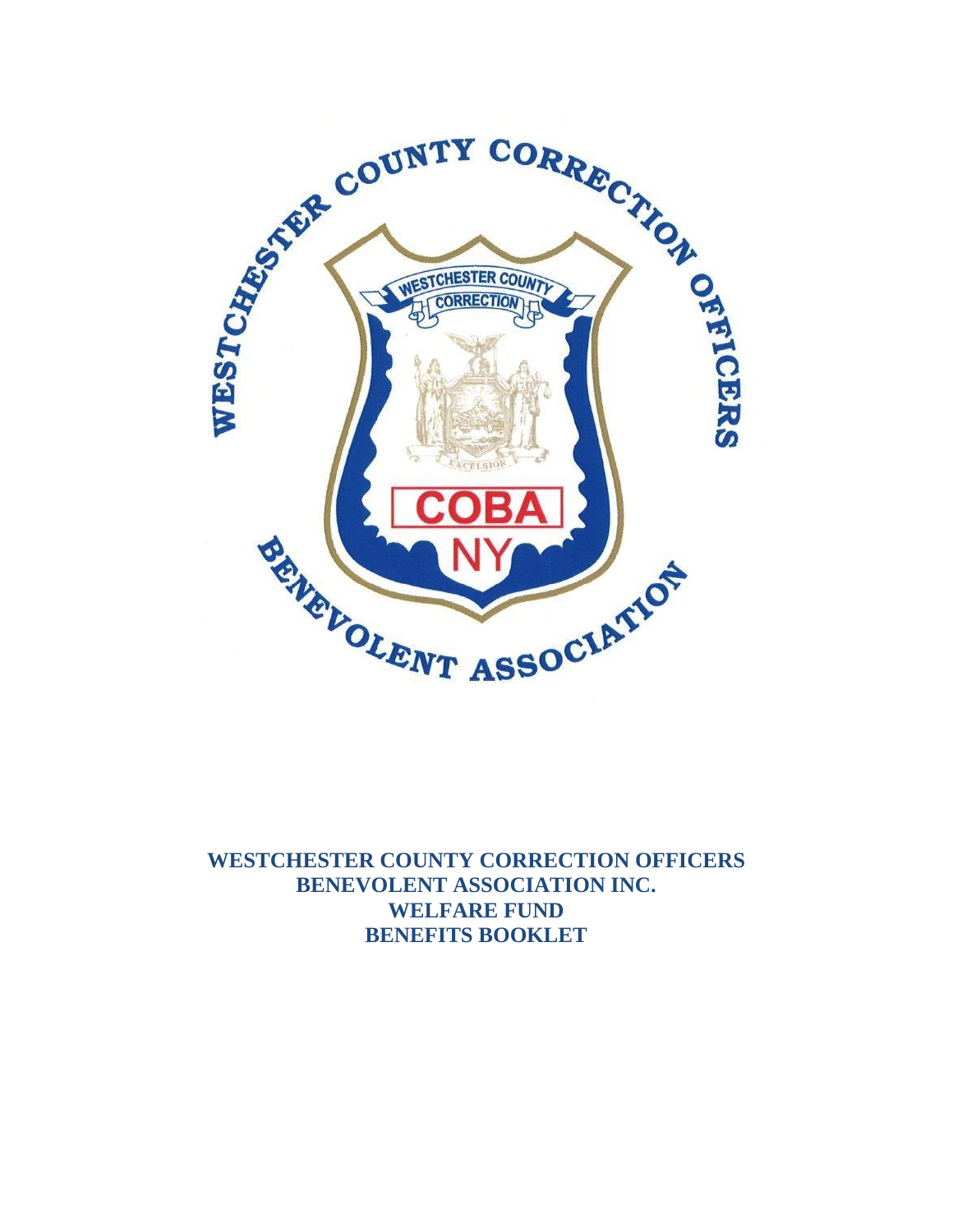On behalf of the Board of Trustees, I am pleased to provide you and your family with this updated Benefits Booklet, the third one published by the Westchester County Correction Officers' Benevolent Association Inc. Welfare Fund. This booklet represents the current plan of benefits ("Plan"). It describes the benefits that are provided to you and your eligible family members through the Welfare Fund.

We are committed to acquainting you with the benefits that you are entitled to and to making the process of obtaining these benefits as simple as possible. **Please read this booklet carefully to familiarize yourself with the benefits offered by the Welfare Fund.** It contains details about the benefits offered, applicable enrollment procedures, eligibility requirements, dependent coverage, and other helpful information. The Trustees are also committed to ensure that the Welfare Fund functions in a smooth and efficient manner.

This booklet describes the main features of the benefit programs offered through the Welfare Fund. The benefits provided may be changed by the Board of Trustees. All provisions of the Plan are subject to such rules and regulations as adopted or amended by the Trustees. If you have any questions about this booklet, or your benefits, please call the COBA Welfare Fund office at (914) 773-0436 or write us at COBA Welfare Fund, P.O. Box 231, Thornwood, NY 10594. Additionally, with respect to the dental and vision programs insured by **AMERITAS**, you may contact **AMERITAS** directly with any benefit or claim questions.

Sincerely,

David Summa Board of Trustees, Chairperson

**Trustees** Tonja Celestine Neil Pellone Jesus Quinones Eileen Sacharewitz Darryl Taylor Alonzo West

#### **Contact Information for Fund**

Phone: (914) 773-0436 E-mail: cobawelfarefund@optimum.net Address: P.O. Box 231, Thornwood, NY 10594

#### **Contact Information for AMERITAS**

Phone: 1-800-659-5556 Website: www.ameritas.com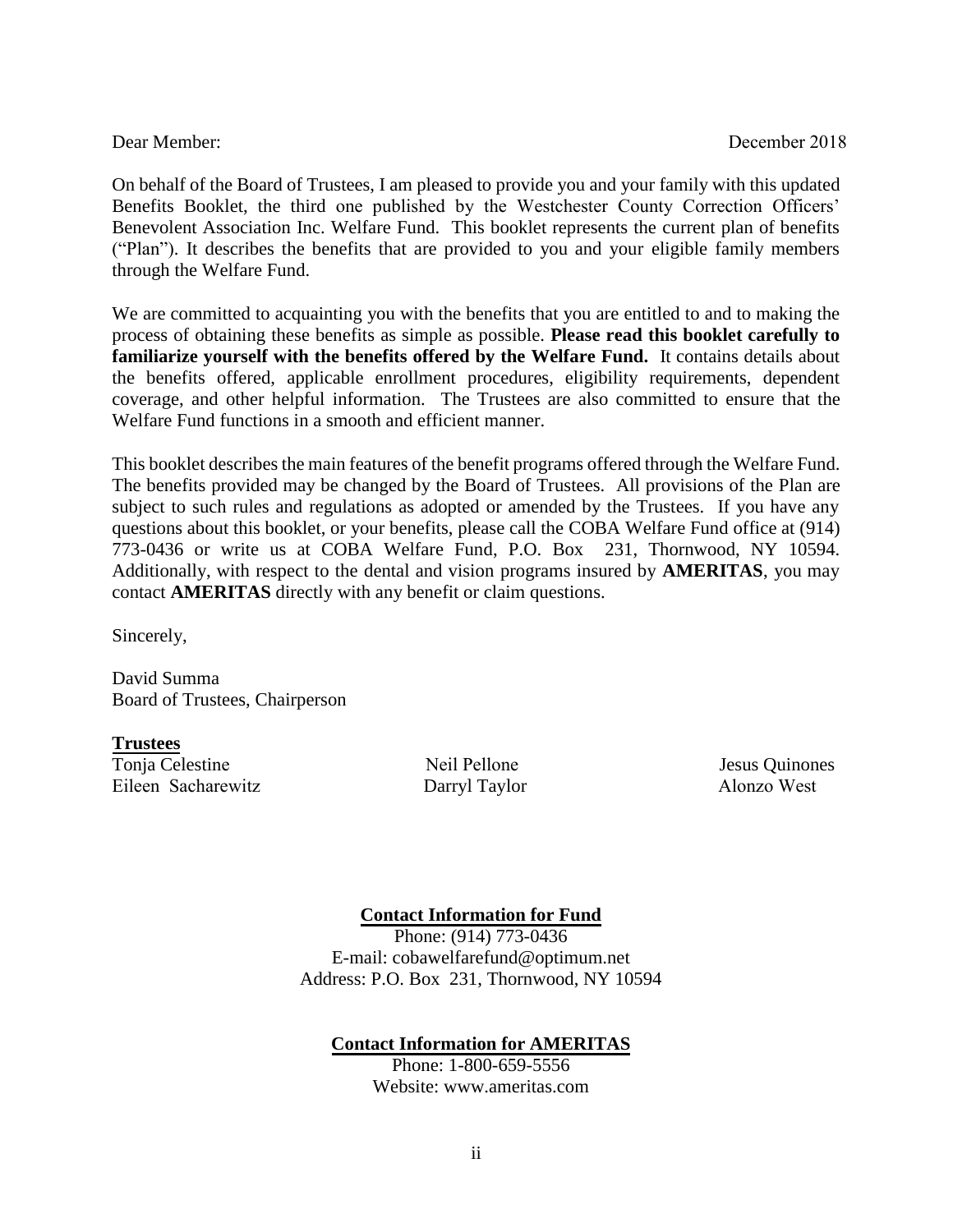# TABLE OF CONTENTS

#### Subject: Page Number:

| Eligibility                                                                                                                                                                                                          | 1                                |
|----------------------------------------------------------------------------------------------------------------------------------------------------------------------------------------------------------------------|----------------------------------|
| Definitions                                                                                                                                                                                                          | $1 - 2$                          |
| <b>Suspension of Coverage</b>                                                                                                                                                                                        | 2                                |
| <b>Termination of Coverage</b>                                                                                                                                                                                       | 3                                |
| Coordination of Benefits Provision Part I                                                                                                                                                                            | 3                                |
| Dental Benefit Program                                                                                                                                                                                               | $3 - 7$                          |
| <b>Administration of Benefits</b>                                                                                                                                                                                    | 3                                |
| Description of Plan Benefits                                                                                                                                                                                         | 3                                |
| <b>Amount of Benefits</b>                                                                                                                                                                                            | $\overline{4}$                   |
| <b>Maximum Benefits</b>                                                                                                                                                                                              | $\overline{4}$                   |
| <b>Waiting Periods</b>                                                                                                                                                                                               | $\overline{4}$                   |
| <b>Limitations and Exclusions</b>                                                                                                                                                                                    | 5                                |
| <b>Submission of Pre-Treatment Estimates</b>                                                                                                                                                                         | 5                                |
| <b>Covered Dental Services</b>                                                                                                                                                                                       | 6                                |
| How to File a Claim (Non-Network Provider)                                                                                                                                                                           | 7                                |
| <b>Common Claim Problems</b>                                                                                                                                                                                         | 7                                |
| Vision Benefit Program                                                                                                                                                                                               | $8-9$                            |
| Administration of Benefits                                                                                                                                                                                           | 8                                |
| Participating Provider Vision Program                                                                                                                                                                                | 8                                |
| Non-Participating Provider Vision Program                                                                                                                                                                            | 8                                |
| Fee Schedule                                                                                                                                                                                                         | 8                                |
| <b>Covered Vision Services</b>                                                                                                                                                                                       | 9                                |
| <b>Filing Claims</b>                                                                                                                                                                                                 | 9                                |
| Additional Benefits Offered Through Welfare Fund                                                                                                                                                                     | $10 - 12$                        |
| Lasik Program                                                                                                                                                                                                        | 10                               |
| Hearing Benefit Program                                                                                                                                                                                              | 10                               |
| Life Insurance Program                                                                                                                                                                                               | 10                               |
| Short-Term Disability Program                                                                                                                                                                                        | 11                               |
| Co-Pay Reimbursement Program                                                                                                                                                                                         | 12                               |
| <b>COBRA</b> - Extension of Benefits<br>Coordination of Benefits Provision - Part II<br>Appeals<br>Dental and Vision Benefit Appeals<br>Other Benefit Appeals<br><b>Right of Recovery</b><br><b>Common Questions</b> | 12<br>13<br>14<br>14<br>14<br>15 |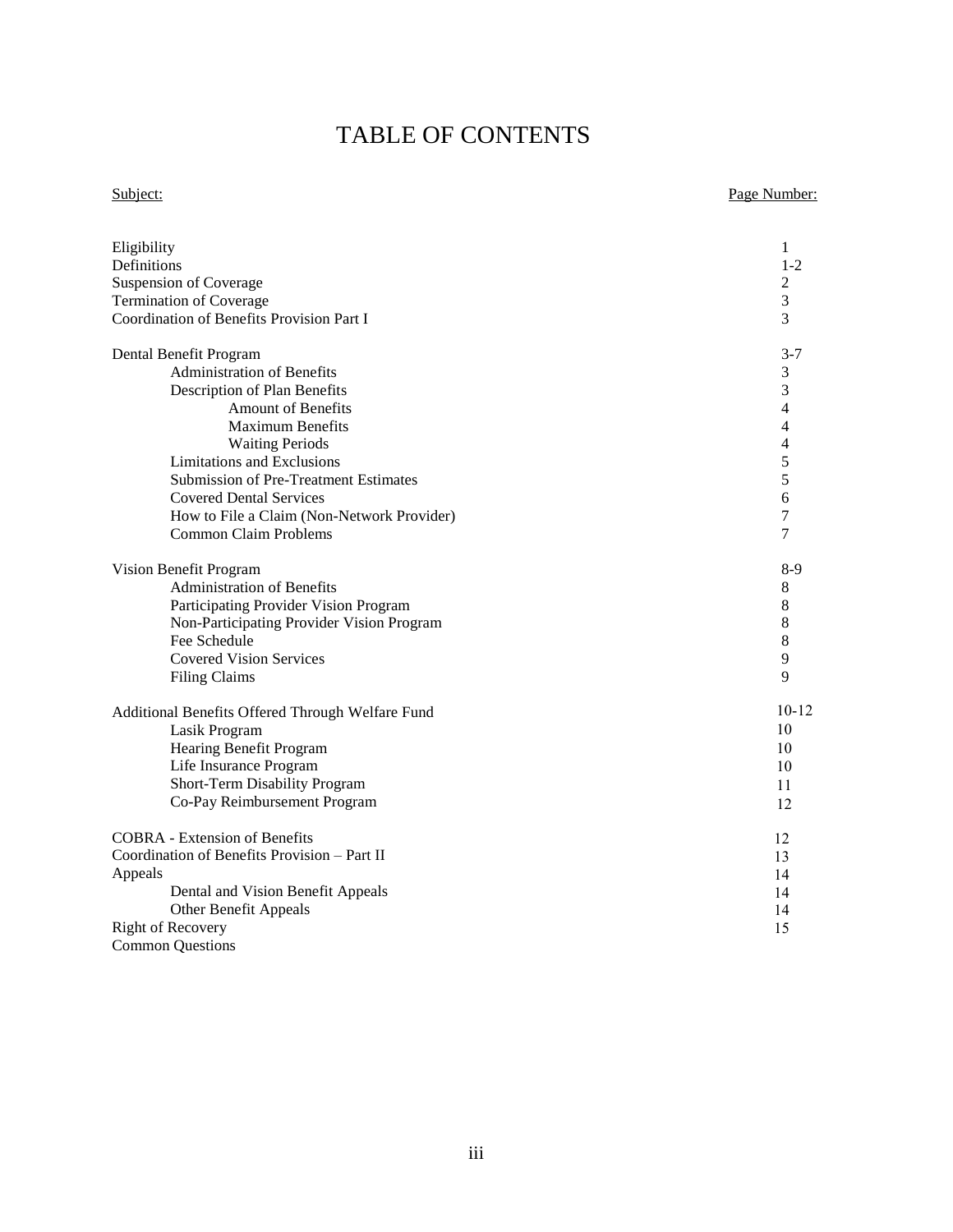# **WESTCHESTER COUNTY CORRECTION OFFICERS INC. BENEVOLENT ASSOCIATION WELFARE FUND**

#### **Effective January 1, 2017**

## **ELLIGIBILITY**

You and your qualifying dependents are eligible for coverage in accordance with the rules and regulations of the Westchester County Correction Officers Benevolent Association Inc. Welfare Fund. Your coverage becomes effective the month following the date on which you complete four months of service. For example, if you start the academy on July 1 your coverage is effective December 1. Please note, as detailed in the following pages, certain dental services are limited to children (i.e., orthodontia) or are subject to a waiting period (i.e., major services, orthodontia). Proof of full-time student status (H.S. / College) must be supplied in writing for all dependents who are 19 years of age but have not yet turned 26.

#### **All claims must be submitted within 90 days from the date of service.**

The Trustees of the Fund reserve the right to review your and your dependent's eligibility to obtain Plan benefits. This includes the right to request proof and/or verification of such eligibility.

#### **DEFINITIONS**

- A. MEMBER The term "member" used in this booklet means an active correction officer or a correction officer who retired on September 1, 2000 or after.
- B. PARTICIPANT The term "Participant" means:
	- 1. Any member who is eligible for benefits according to the provisions of the rules and regulations of the Westchester County Correction Officers Benevolent Association Inc. Welfare Fund.
	- 2. The eligible member's lawful and current dependent spouse or dependent domestic partner registered with Westchester County. The Fund will require written proof of such dependence in advance of services (i.e., marriage certificate, domestic partner registration approval letter etc.)
	- 3. The eligible member's dependent child defined as follows:
		- (a) Unmarried child who has attained the age of three (3) years but has not attained the age of nineteen (19) years. In the event you have a child under the age of three (3) years who requires dental or vision services, please contact the Fund Office.
		- (b) Unmarried child who is a high school student, or a full time student at an accredited institution of higher learning and has not attained the age of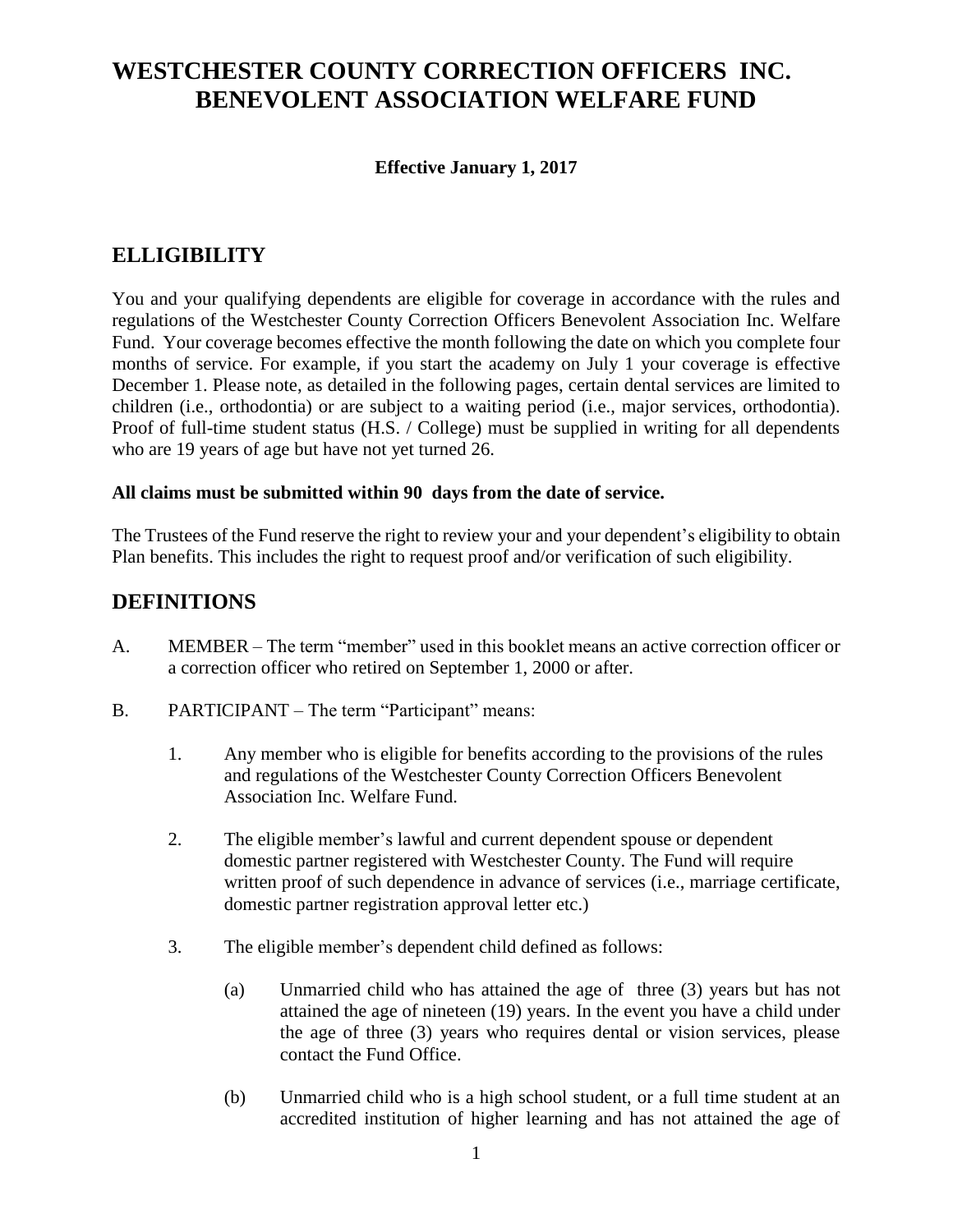twenty-six (26) years. Full-time student is defined as carrying at least twelve (12) college credits. Termination of coverage for a post-secondary student not returning to school is the last day of the month in which the student was enrolled in school.

(c) Unmarried child who is handicapped before the age of nineteen (19) years, and is dependent upon his parent or legal guardian for support.

Please note: The Welfare Fund will require written proof of a child's dependent status in advance of services (i.e., birth certificate, current letter from Registrar's Office confirming full time student status each semester, letter confirming handicap status from Social Security Administration, **AMERITAS** handicap status form etc.). **Please contact the Fund Office, prior to the start of services, for information on the type of documentation required.**

- C. CHILD The term "child" shall mean any child who is natural born, legally adopted or under the care of a legal guardian who belongs to the member or the member's eligible and current spouse or domestic partner (i.e., a step child).
- D. DENTIST The term "dentist" shall be deemed to mean a Doctor of Dental Surgery or Doctor of Medical Dentistry.
- E. DENTAL/VISION SERVICE The term "dental service" means any service listed in the Schedule of Covered Dental Services when performed by or under the direction of a licensed dentist. The term "vision service" means any service listed in the Schedule of Covered Vision Services when performed by or under the direction of a provider.
- F. COVERED DENTAL/VISION EXPENSE The term "covered dental expense" means the expense actually incurred for charges made by a dentist for the performance of a dental service when such service is essential for the necessary care of teeth. The term "covered vision expense" means the expense actually incurred for charges made by a vision provider for the performance of a vision service when such service is essential for the necessary care of eyes.
- G. DENTAL/VISION PROVIDER The term "Dental Provider" means the provider of dental services (i.e., your dentist). -The term "Vision Provider" means the provider of vision services (i.e., your optometrist).
- H. OUT OF POCKET COST **–** Your expenses for medical care that are not covered or reimbursed by insurance or other plan.

#### **SUSPENSION OF COVERAGE**

In the event you, your spouse, domestic partner, or dependent make any false statements or engage in fraudulent conduct in connection with a claim for benefits, the Trustees reserve the right to suspend your eligibility under the Fund for all Plan benefits. Notwithstanding this, the Trustees reserve the right to enforce their legal rights to recoup improper benefit payments.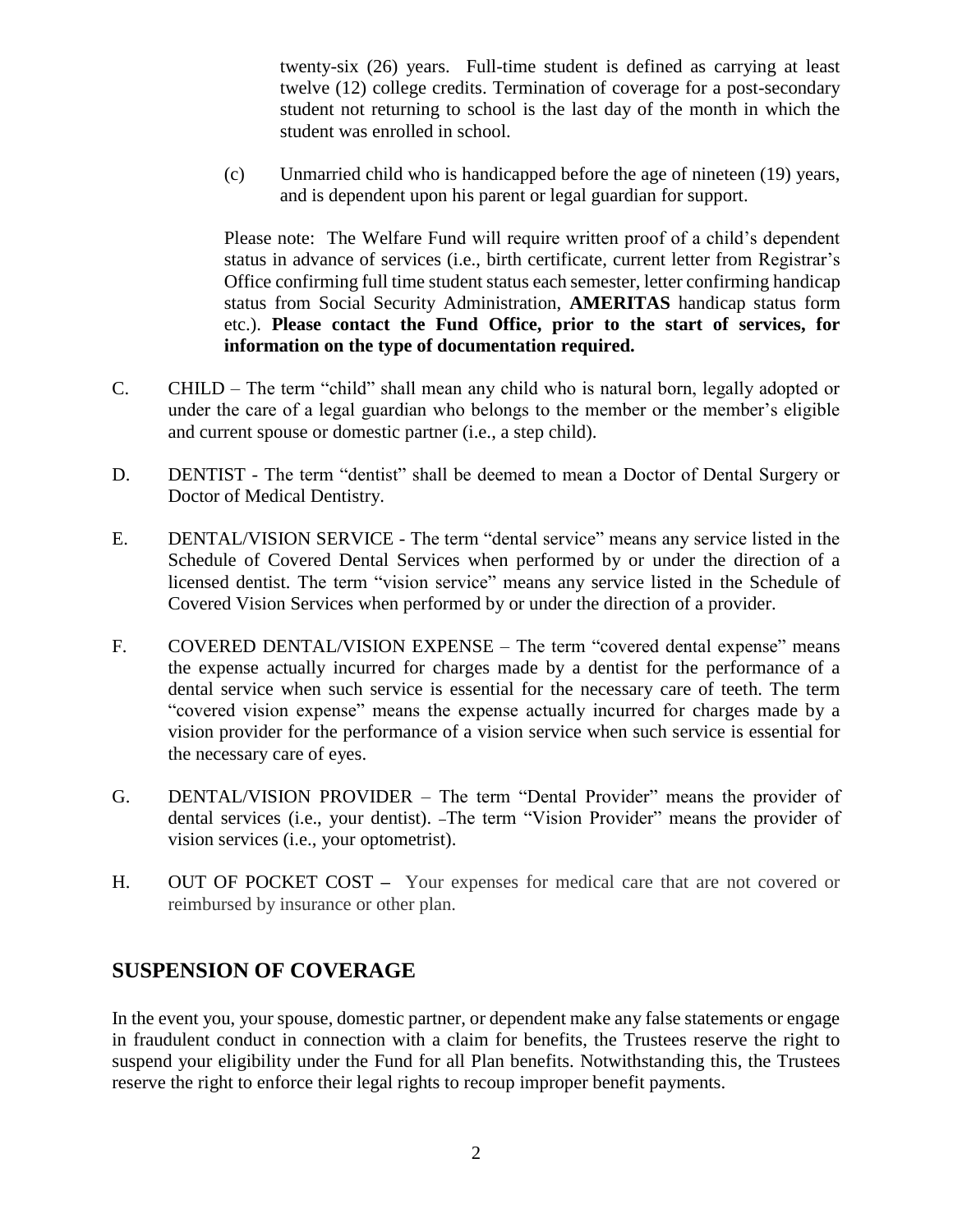## **TERMINATION OF COVERAGE**

Coverage will end on the day when the earliest of the following events occurs:

- (1) Your employment ceases due to termination or resignation;
- (2) You cease to be an eligible member, spouse, domestic partner or dependent;
- (3) You stop making any payments required for your coverage; or
- (4) The plan terminates.

In the event coverage is terminated as noted above, charges incurred for treatment that has not been completed will not be covered.

#### **COORDINATION OF BENEFITS PROVISION – PART I**

If you and your spouse or domestic partner both are or were member Plan participants (you are or were both COBA members) of this Plan, you are eligible for family coverage only through one participant (COBA member). An eligible child of two COBA members may be claimed as a dependent by only one participant (COBA member).

Please see additional Coordination of Benefits rules and guidelines on page 11.

# **DENTAL BENEFIT PROGRAM**

#### **ADMINISTRATION OF BENEFITS**

The Dental Benefit Plan is fully insured through **AMERITAS** and covers the Calendar Year from January  $1<sup>st</sup>$  - December  $31<sup>st</sup>$ .

The Fund, through **AMERITAS**, offers a group of participating providers/dentists who accept this Plan and provide covered in-network dental services up to the allowable maximum benefit for each participant. **Please be sure to ask your provider/dentist whether he or she is a participating provider within the AMERITAS network and whether the treatment sought is fully covered under the Plan prior to treatment.** You may also obtain a list of participating providers or search for a provider close to you by zip code at www.ameritas.com.

## **DESCRIPTION OF PLAN BENEFITS**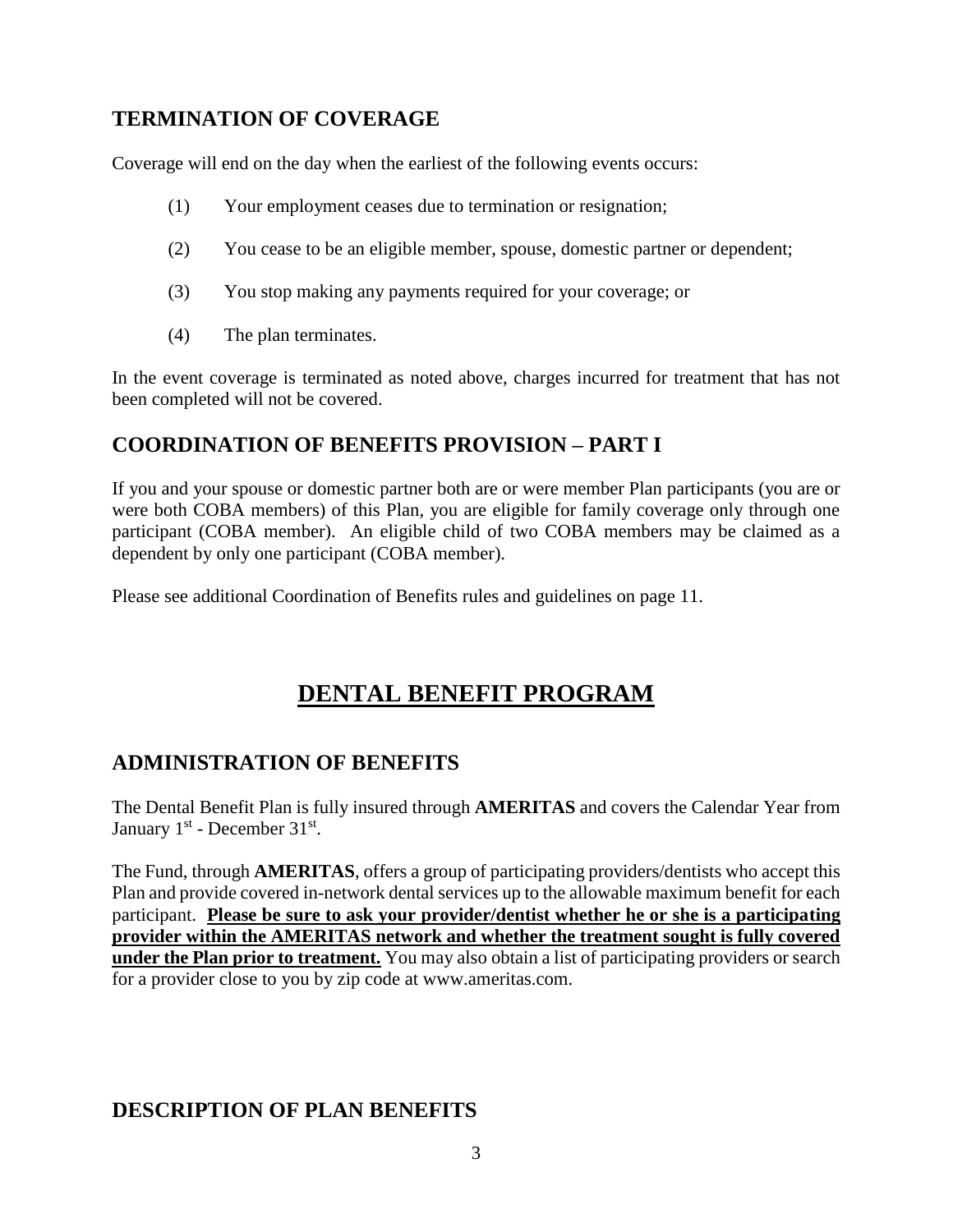The benefits hereinafter set forth are payable, subject to the other provisions and limitations of the Plan, for "Covered Dental Services."

A. Amount of Benefits

The amount of benefits available to you for specific procedures will be in accordance with the schedule of fees adopted by **AMERITAS**.

Adults are not covered for orthodontic treatment; this is a benefit eligible only for a qualifying child. For the purposes of the orthodontic benefit a child is someone who has not attained the age of 19.

When an eligible participant has incurred covered dental charges for services, supplies or treatment furnished, services will be covered as follows:

| In Network | Out of Network |
|------------|----------------|
| 100%       | 90%            |
| 100%       | 60%            |
| 100%       | 40%            |
| 50%        | 50%            |
|            |                |

#### B. Maximum Benefits

Benefits payable to each eligible participant and dependent is limited to **\$2,250** in any one Plan year. (i.e. only \$2,250 per person no exceptions). **Costs above this maximum are the participant's responsibility.**

The maximum life-time benefit for a child's **orthodontic treatment is \$2,500. Costs above this maximum are the participant's responsibility.**

Your orthodontic treatments will be covered only for costs incurred prior to attaining the age of 19.

- C. Waiting Periods
	- a. Participants are eligible for Preventative and Basic services once coverage begins the month following the date on which you complete four months of service. For example, if you start the academy on July 1 your coverage is effective December 1.
	- b. Participants are eligible for Major and Orthodontia services the month following the date on which you complete **one year of service.** For example, if you start the academy on July 1 your coverage is effective August 1 of the following year.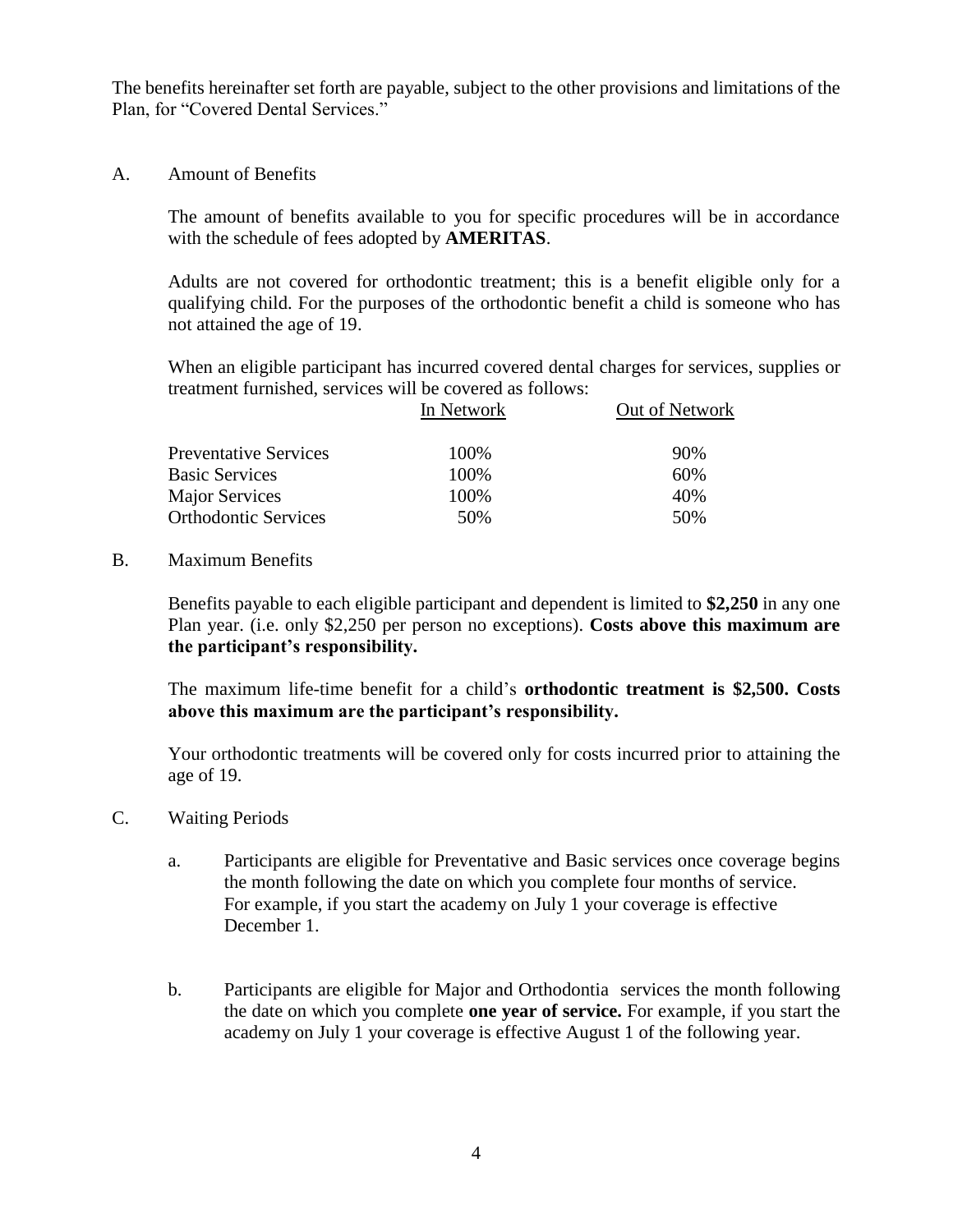## **LIMITATIONS AND EXCLUSIONS**

"Covered Dental Charges" shall in no event be deemed to include expenses incurred for the service, supplies or treatment:

- A. Unless such services, supplies or treatment were prescribed as necessary by a dentist or physician.
- B. In a Veteran's Administration Hospital, or which in the absence of coverage, would have been furnished without cost, or are furnished under conditions where the Covered Individual has no legal obligations to pay, or if the expenses are reimbursable by a local or other governmental agency, or
- C. Covered under any group program or union, employer or association program to the extent that more than 100% recovery by the participant would be made for any charges for which benefits are provided hereunder.
- D. If they were incurred on account of:
	- (1) war, declared or undeclared, including armed aggression;
	- (2) services, supplies or treatment received from a dental or medical department maintained by an employer, a mutual benefit association, labor union, trustee or similar type of group;
	- (3) loss or theft of dentures or bridgework;
	- (4) dentistry for cosmetic purposes, exclusive of orthodontia, including alteration or extraction and replacement of sound teeth for the purpose of changing appearance;
	- (5) bodily injury arising out of and in the course of employment by any employer, or disease or defect with respect to which benefits are payable under any Workmen's Compensation or Occupational Disease Act or Law.
- E. Crowning of teeth for periodontal support is not covered.
- F. Temporary services are not covered expenses (except interim dentures).

#### **SUBMISSION OF PRE-TREATMENT ESTIMATES**

We recommend that a pre-treatment estimate be submitted for all anticipated work that is considered to be expensive by our insurance provider (**AMERITAS**).

A pre-treatment estimate is not a pre-authorization or guarantee of payment or eligibility; rather it is an indication of the estimated benefits available if the described procedures are performed.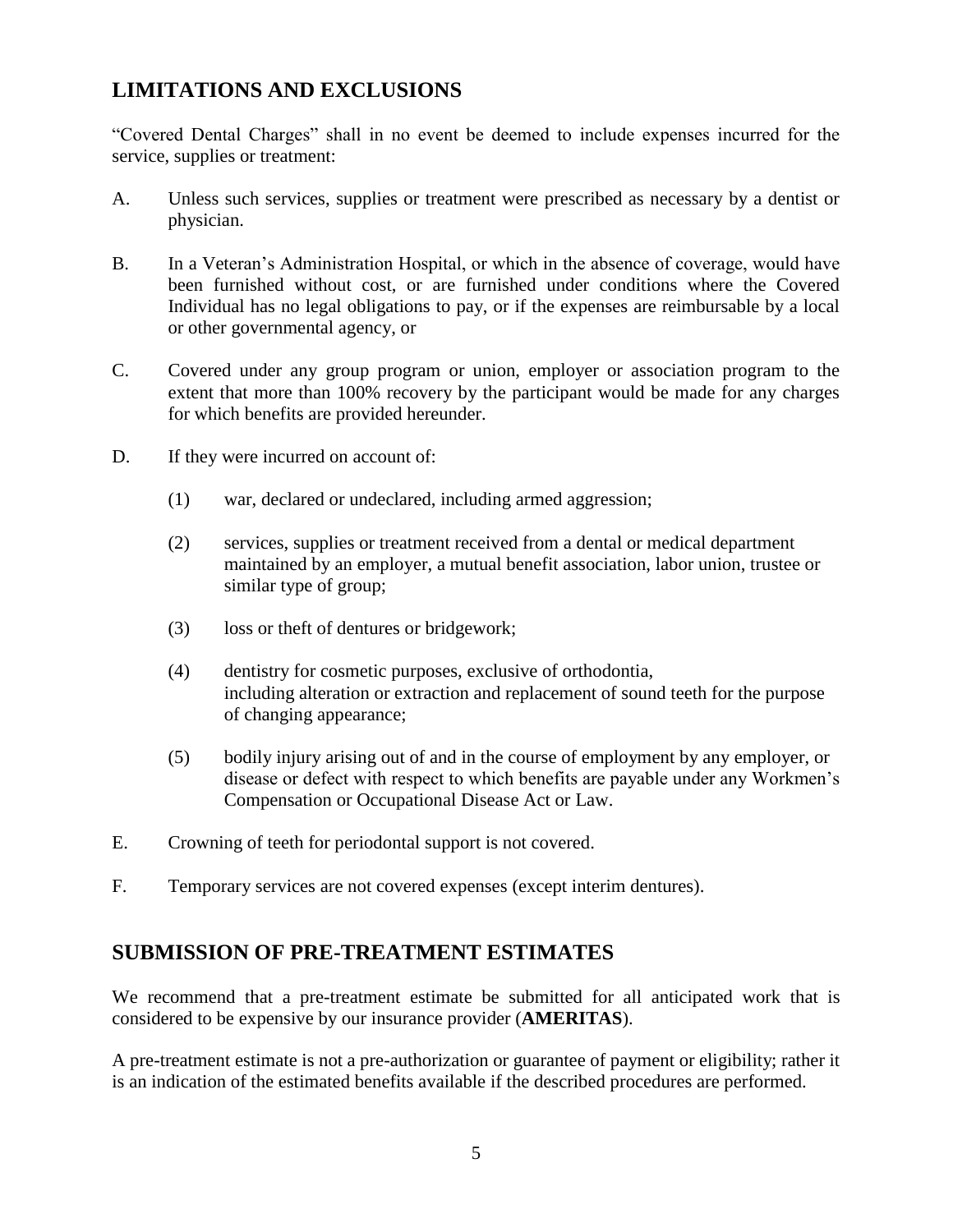## **COVERED DENTAL SERVICES**

#### The following is a sample listing of covered services. For further information please contact **the AMERITAS Claims Department at 1-800-659-5556.**

| In Network and Out of Network            |                                            |                                                                 |
|------------------------------------------|--------------------------------------------|-----------------------------------------------------------------|
| Type 1                                   | Type 2                                     | Type 3                                                          |
| <b>Routine Exam</b><br>$\bullet$         | Periapical X-rays                          | Onlays                                                          |
| (2 per benefit period)                   | Sealants (age 18 and under)<br>$\bullet$   | Crowns Sample<br>Procedure<br>Listing                           |
| <b>Bitewing X-rays</b><br>$\bullet$      | Space Maintainers<br>$\bullet$             | (Current<br>Dental<br>Terminology                               |
| (2 per benefit period)                   | Restorative Amalgams<br>$\bullet$          | American Dental Association.)                                   |
| Full Mouth/Panoramic X-rays<br>$\bullet$ | <b>Restorative Composites</b><br>$\bullet$ | In Network and Out of Network                                   |
| (1 in 3 years)                           |                                            | Type 2 Type 3<br>Type 1                                         |
| Cleaning                                 |                                            | Routine Exam                                                    |
| (4 per benefit period)                   |                                            | (2 per benefit period)                                          |
| Fluoride for Children 18 and under       |                                            | <b>Bitewing X-rays</b>                                          |
| (2 per benefit period)                   |                                            | (2 per benefit period)                                          |
| Pre-Diagnostic Test (age 35 and over)    |                                            | Full Mouth/Panoramic X-rays                                     |
| (1 in 2 years)                           |                                            | (1 in 3 years)                                                  |
|                                          |                                            | Cleaning                                                        |
|                                          |                                            | (4 per benefit period)                                          |
|                                          |                                            | Fluoride for Children 18 and under                              |
|                                          |                                            | (2 per benefit period)<br>Pre-Diagnostic Test (age 35 and over) |
|                                          |                                            | (1 in 2 years) Periapical X-rays                                |
|                                          |                                            | Sealants (age 18 and under)                                     |
|                                          |                                            | Space Maintainers                                               |
|                                          |                                            | <b>Restorative Amalgams</b>                                     |
|                                          |                                            | Restorative Composites Onlays                                   |
|                                          |                                            | Crowns                                                          |
|                                          |                                            | (1 in 5 years per tooth)                                        |
|                                          |                                            | Crown Repair                                                    |
|                                          |                                            | Endodontics (nonsurgical)                                       |
|                                          |                                            | Endodontics (surgical)                                          |
|                                          |                                            | Periodontics (nonsurgical)                                      |
|                                          |                                            | Periodontics (surgical)                                         |
|                                          |                                            | Denture Repair                                                  |
|                                          |                                            | Implants                                                        |
|                                          |                                            | Prosthodontics (fixed bridge; removable                         |
|                                          |                                            | complete/partial dentures)                                      |
|                                          |                                            | $(1$ in 5 years)                                                |
|                                          |                                            | <b>Simple Extractions</b>                                       |
|                                          |                                            | <b>Complex Extractions</b>                                      |
|                                          |                                            | Anesthesia                                                      |
|                                          |                                            | (1 in 5 years per tooth)                                        |
|                                          |                                            | Crown Repair                                                    |
|                                          |                                            | Endodontics (nonsurgical)                                       |
|                                          |                                            | Endodontics (surgical)                                          |
|                                          |                                            | Periodontics (nonsurgical)                                      |
|                                          |                                            | Periodontics (surgical)                                         |
|                                          |                                            | Denture Repair                                                  |
|                                          |                                            | Implants                                                        |
|                                          |                                            | Prosthodontics (fixed bridge; removable                         |
|                                          |                                            | complete/partial dentures)                                      |
|                                          |                                            | (1 in 5 years)                                                  |
|                                          |                                            | <b>Simple Extractions</b>                                       |
|                                          |                                            | <b>Complex Extractions</b>                                      |
|                                          |                                            | Anesthesia                                                      |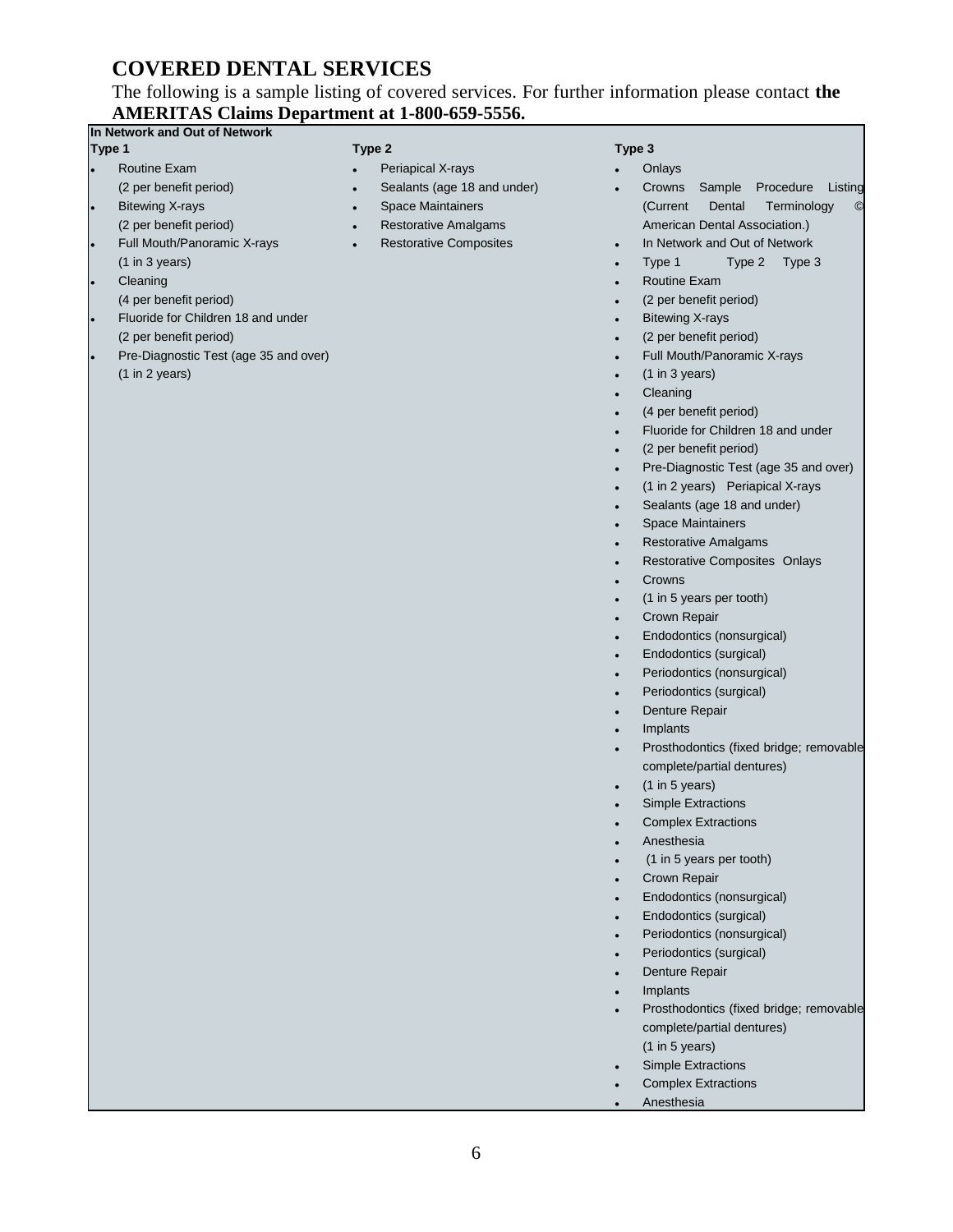#### **HOW TO FILE A CLAIM (If Dentist is out-of-network and not an AMERITAS participating provider.)**

- Step 1 Request an **AMERITAS** dental claim form from the Fund Trustees, COBA office or COBA website at www.westchestercoba.org.
- Step 2 Complete the form in full (if all questions are not answered the form may be returned and will delay benefit payment).
- Step 3 Have your Dentist complete the provider portion and then submit the claim form to **AMERITAS** at the address on the claim form.
- Step 4 Send all claims within 90 days from the date of service.

#### **COMMON CLAIM PROBLEMS**

A. Incomplete information regarding whether you or your spouse has other group insurance coverage, and if so, name or group, name of insurance company, address, policy number, etc.

If there is other group coverage, send a copy of the benefit payment record furnished by the other plan.

B. Incomplete information regarding dates of birth or age.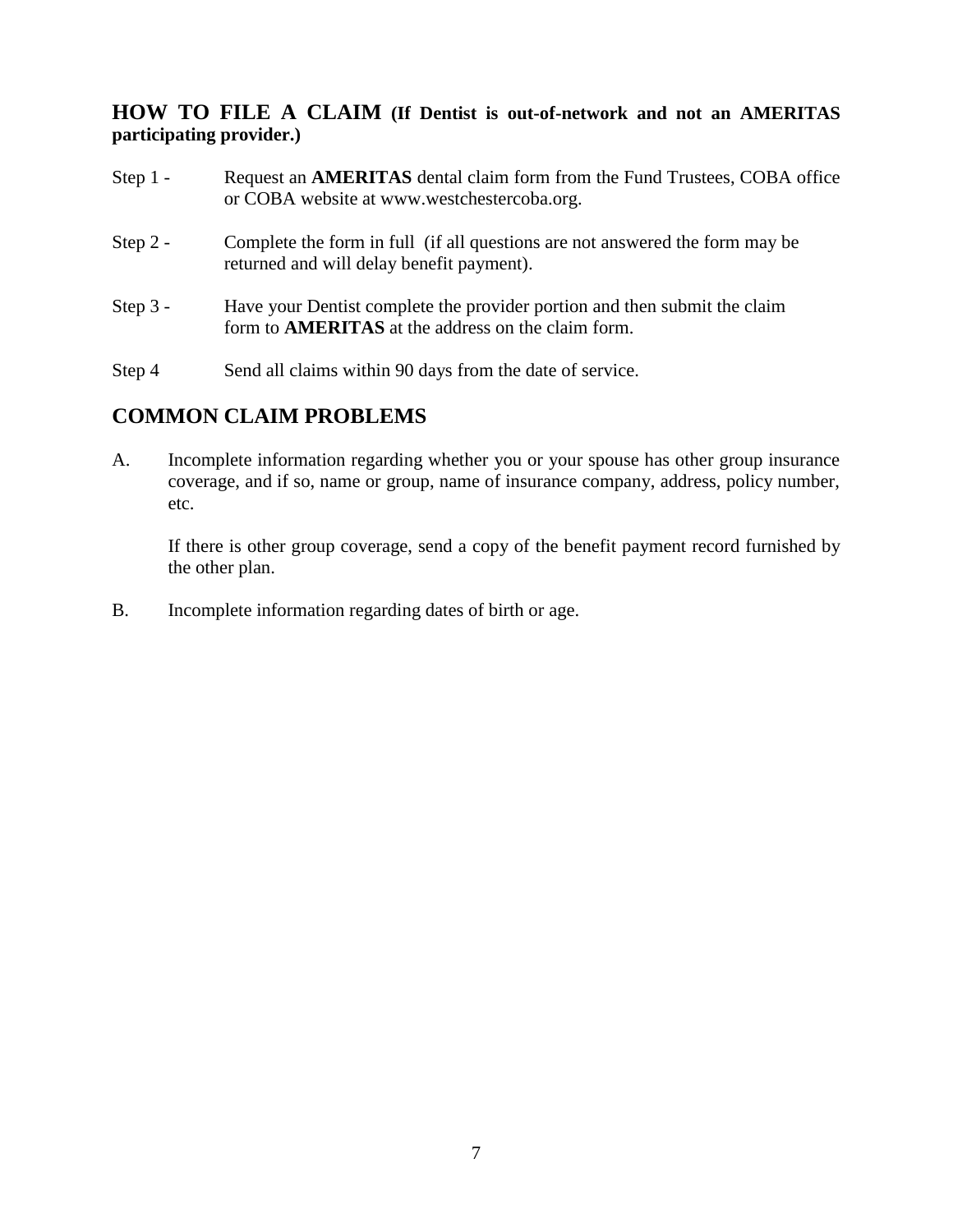# **VISION BENEFIT PROGRAM**

## **ADMINISTRATION OF BENEFITS**

The Vision Benefit Plan is fully insured through **AMERITAS**. The Plan Year for vision benefits runs for the twelve months from the date of service. For example, if you have an eye exam or receive glasses on September 1, you are not eligible for another exam or glasses until September 1 of the following year.

## **PARTICIPATING PROVIDER VISION PROGRAM**

The Plan offers the services of certain participating providers. By using one of these providers you and your eligible dependents will be able to receive a vision examination and glasses with no out-of-pocket expense provided you stay within the fee schedule.

The program offers a selection of frames and lenses from which you may choose. If you decide **not** to use frames or lenses offered through the program, **you will have to pay the provider's charge for the frames and lenses you choose.** 

Please contact the Welfare Fund for a list of participating providers. When using a participating provider, please identify yourself as having vision coverage through Westchester COBA, with **AMERITAS** as Plan Administrator.

## **NON-PARTICIPATING PROVIDER VISION PROGRAM**

If you use a provider who is not a participating vision program provider, the Plan will provide reimbursement in accordance with the allotments found in the fee schedule.

#### **FEE SCHEDULE**

The applicable Fee Schedule for covered services is as follows:

| Exam:                 | \$55  |
|-----------------------|-------|
| Frames:               | \$60  |
| Lenses:               |       |
| Single Vision Lenses: | \$60  |
| Bifocals:             | \$80  |
| Trifocals:            | \$95  |
| Lenticular:           | \$100 |
| Progressives:         | \$100 |
| Contacts:             | \$120 |
|                       |       |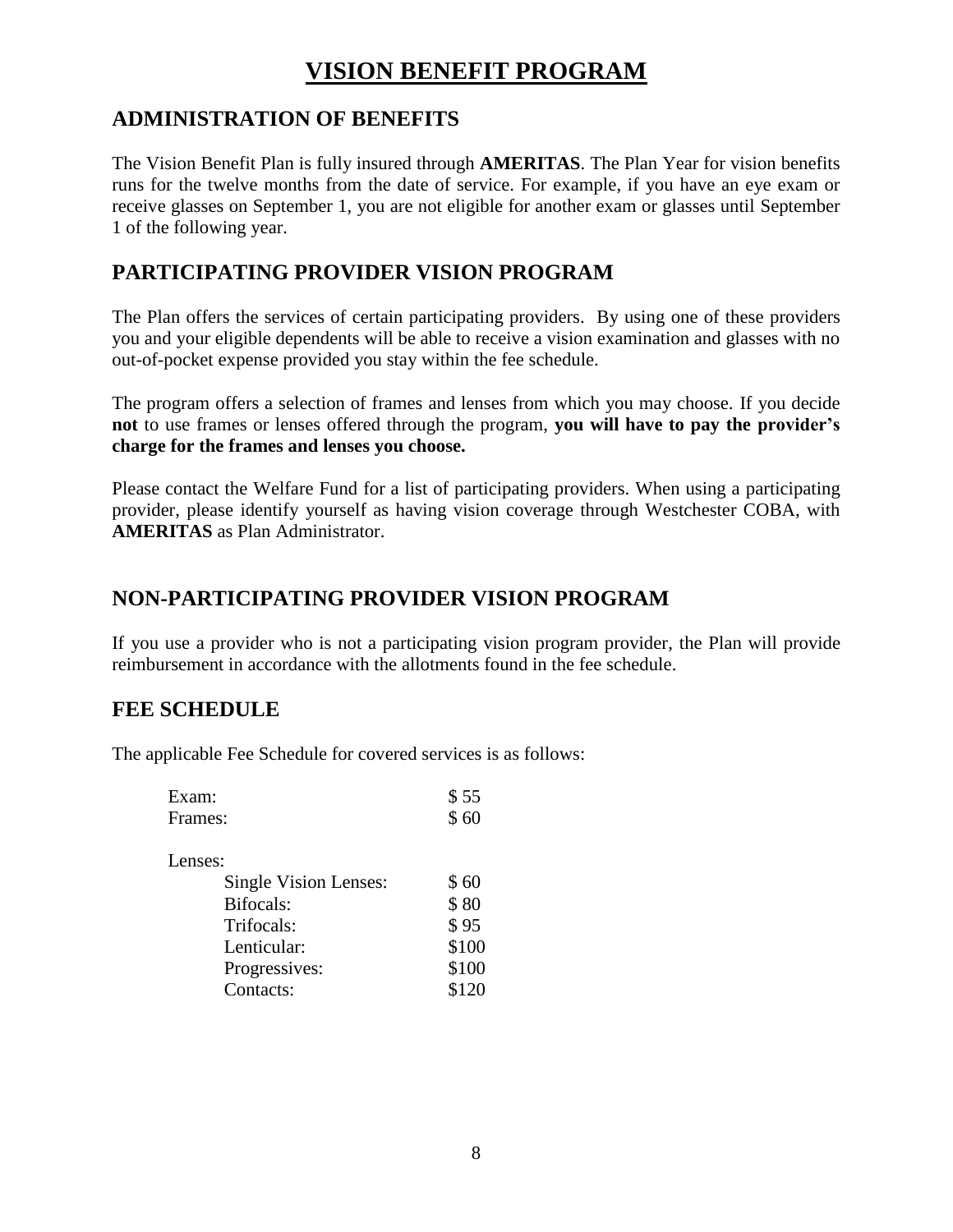### **COVERED VISION SERVICES**

#### **EXAMINATIONS & GLASSES**

The Plan will allow a maximum benefit per individual to be used for an eye examination and glasses (frames & lenses) or contacts.

The Plan will only pay amounts up to the benefit allotment as specified in the fee schedule and is not responsible for charges in excess of the benefit allowance. Eye examinations, glasses (frames & lenses), and contacts are covered once a year from your last date of service. The Plan will pay for glasses or contacts but not both. **Sunglasses are not covered by this plan**.

If you use an ophthalmologist for an eye examination, services are covered through your medical plan (i.e. POMCO). You are responsible for any applicable medical co-payments. You may then use a participating or non-participating provider to purchase your frames, lenses etc. through the Plan.

## **FILING CLAIMS**

If you use a participating provider, your provider will file the required claim forms.

If you use a non-participating provider, you will need to file a claim form with **AMERITAS** for reimbursement in accordance with the fee schedule. Your submission must include a detailed account of the service used and proof of payment. You may obtain a claim form from the Fund trustees, the COBA office or COBA website at www.westchestercoba.org.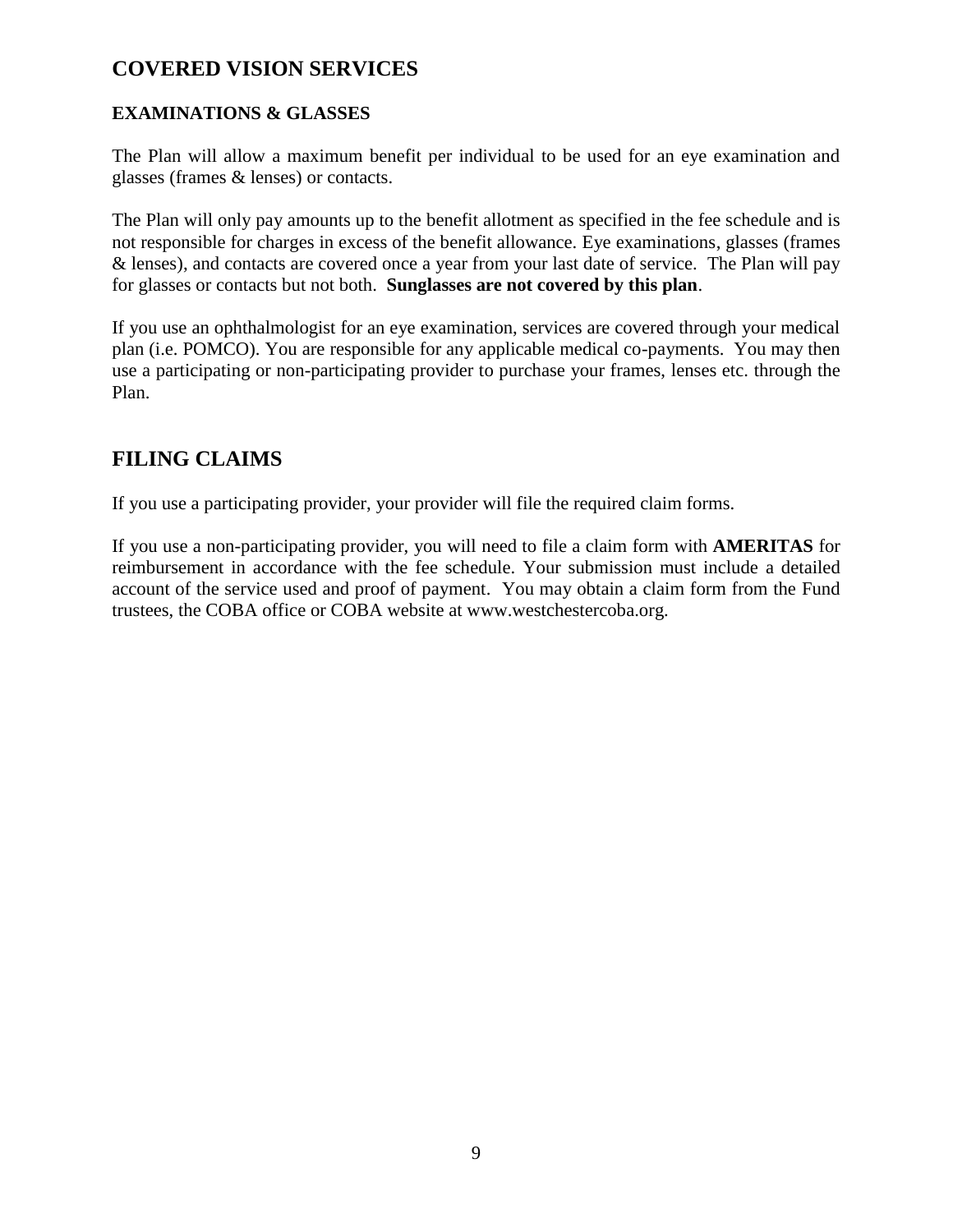# **ADDITIONAL BENEFITS OFFERED THROUGH THE FUND**

## **LASIK SURGERY PROGRAM**

The Welfare Fund allows a \$500.00 per eye reimbursement benefit for any out of pocket costs incurred for Lasik surgery. **If you use this benefit you will not be eligible for vision benefits**  for five years. If after Lasik surgery vision benefits are a medical necessity, you may submit an appeal for reinstatement of vision benefits to the Trustees. **This is a member only benefit.**

You may obtain a reimbursement form from the Fund Trustees, COBA office or the COBA website at www.westchestercoba.org.

## **HEARING BENEFIT PROGRAM**

The Welfare Fund offers a \$250 per ear reimbursement benefit for any out of pocket costs incurred for hearing aids **once in a five year period. This is a member only benefit.** 

You may obtain a reimbursement form from the Fund Trustees, COBA office or the COBA website at www.westchestercoba.org.

#### **LIFE INSURANCE**

#### **Active Member**

The Welfare Fund provides a term life insurance benefit to your designated beneficiary in the event of an active member's death. The current life insurance benefit is one hundred thousand dollars  $($ \$100,000)

#### **Retiree Member**

The Welfare Fund provides a term life insurance benefit to your designated beneficiary in the event of a qualifying retiree member's death. A qualifying retiree is an officer who retired on or after January 1, 2016. This benefit begins on the date of his or her separation from the County and the policy will be in effect for ten (10) years from the separation date. For qualifying retirees who retired between January 1, 2016 and through and including December 2018, the start date of the term policy will be January 1, 2019, and will expire ten (10) years from then which is December 31, 2028. The current life insurance benefit is fifteen thousand dollars (\$15,000).

Please be reminded, for all life insurance policies, it is your responsibility to keep your beneficiary designation current. You may obtain a form to change beneficiaries from the COBA office.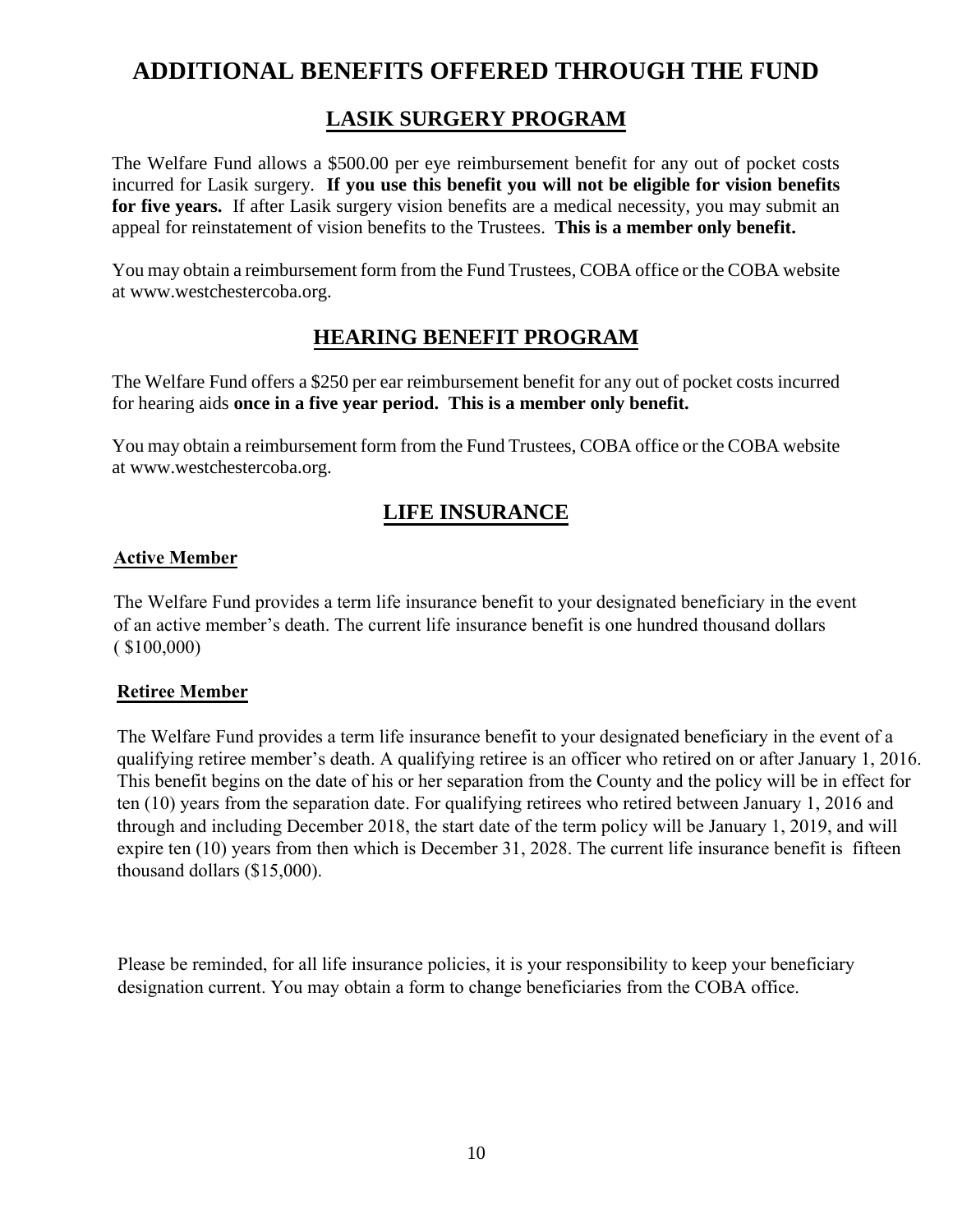#### **SHORT - TERM DISABILITY PROGRAM**

The Welfare Fund offers a short term disability program. In the event an active member is disabled and unable to perform his/her normal workday activities, a \$500 weekly disability benefit will be available for a maximum of six weeks. The following parameters will be in effect:

- 1) An active member must first exhaust all leave time (i.e. vacation, sick, holiday, half-pay, supplemental, personal), and not be receiving the following: social security disability, workers' compensation or GML 207-c benefits, and any other form of salary, income, disability payment or insurance benefits before becoming eligible for this benefit.
- 2) An active member must submit the required claim form providing sufficient details as to need. You may obtain a claim form from the Fund Trustees, COBA office or the COBA website at www.westchestercoba.org.
- 3) An active member is eligible for this benefit **for an original illness or injury**, and **not for any aggravation or reoccurrence** of a particular illness or injury.
- 4) An active member is eligible for this benefit **only once**.
- 5) All claims must be submitted no more then **(1) year** after you come off the payroll.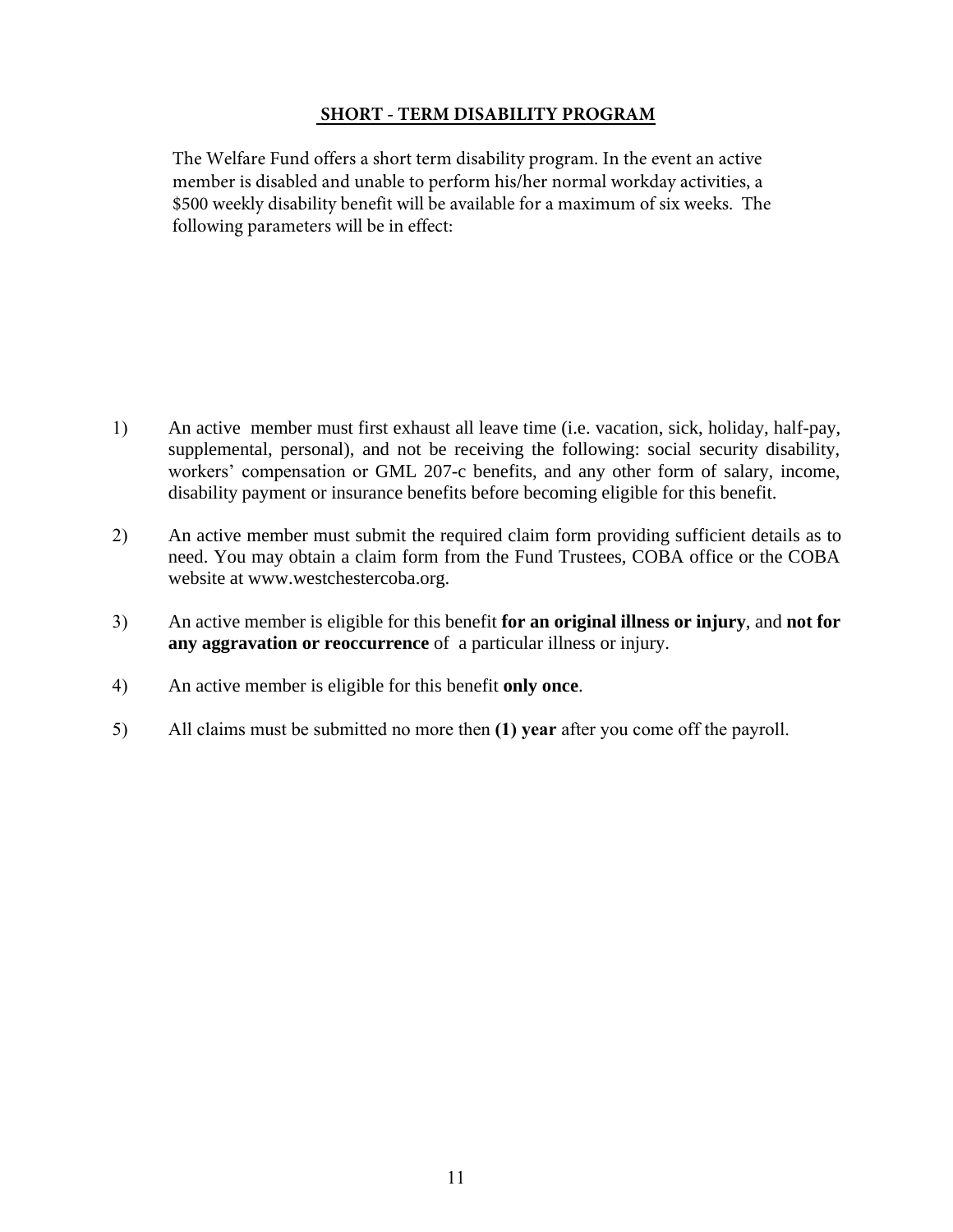## **CO-PAY REIMBURSEMENT PROGRAM**

At the discretion of the Trustees, the Welfare Fund may offer a co-pay reimbursement for the member, spouse/domestic partner, or dependent child, during a Plan year up to a specific amount. Reimbursement applies only to co-payments for doctor/ER visits and prescription drugs. Valid proof of payment, as determined by the Trustees, must be provided in order to be reimbursed.

The current benefit amount is \$300 which, as with all Plan provisions, is subject to change.

#### **COBRA - EXTENSION OF BENEFITS**

Under the Consolidated Omnibus Reconciliation Act of 1985 (COBRA) certain individuals are given the option of continuing their health insurance benefits, including dental and vision coverage under specified conditions.

You and your dependents are eligible to continue insurance for up to 18 months when termination of insurance is due to a reduction in your hours worked, or upon termination of your employment.

Amendments to COBRA stipulate that a member who (a) elects continuation coverage as the result of termination of employment and (b) is subsequently determined by Social Security to have been disabled as of the date of termination is entitled to continue coverage for 29 months instead of 18 months.

Your dependents are eligible to continue their insurance for up to 36 months upon the occurrence of the following events.

- (a) The spouse and children upon the death of the covered employee.
- (b) The spouse, upon divorce or legal separation from the employee.
- (c) The spouse and children of Medicare-eligible employees, when the employee ceases to participate in the employer-sponsored plan.
- (d) Dependent children when they cease to be a dependent child under the definition in the policy.

The insurance cannot be continued beyond any of the following dates.

(a) The date on which the employer ceases to provide any group health plan to any employee. If a group health insurance policy ceases to be in force with regard to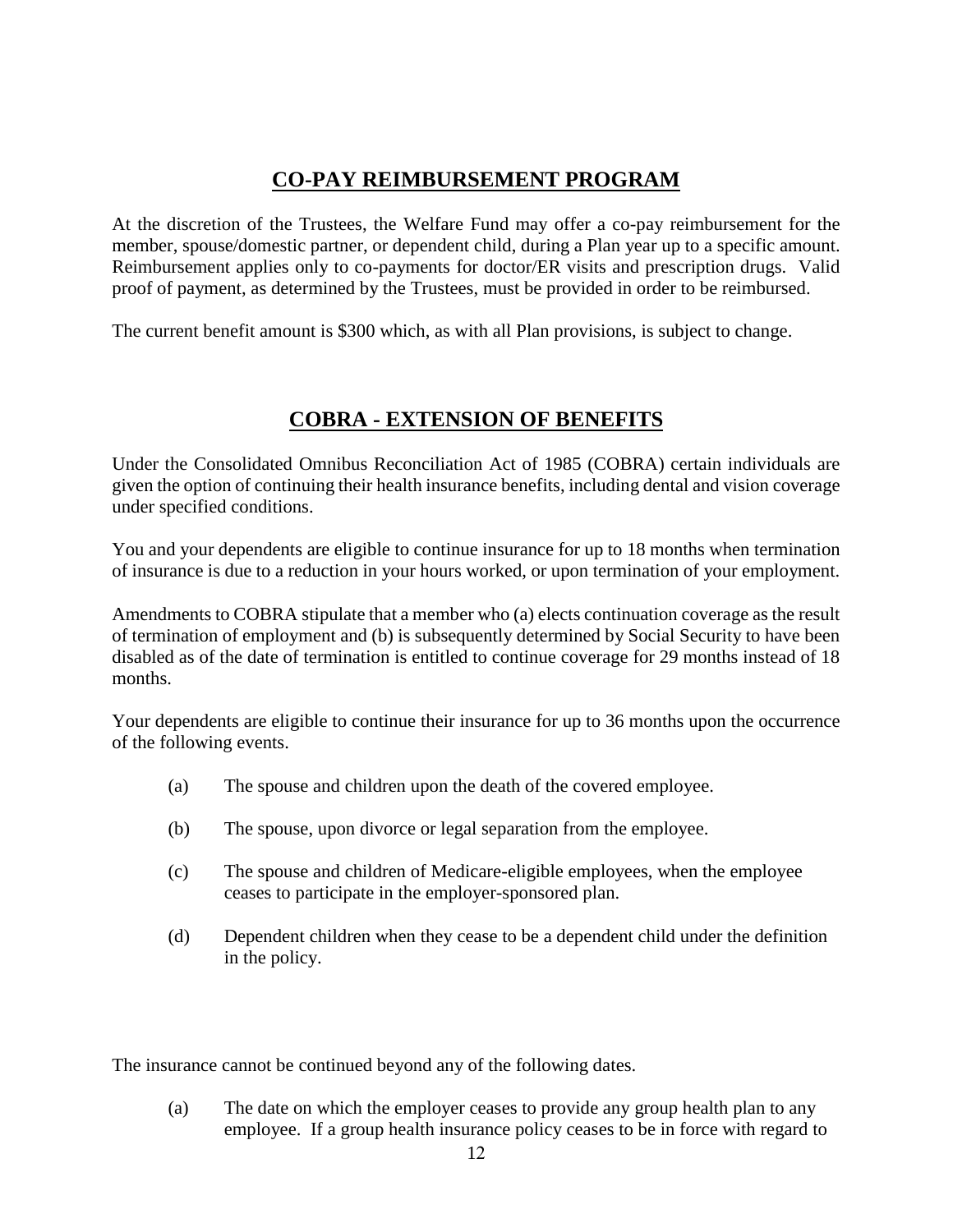employees of the employer, it would be your employer's obligation to allow you or your dependent(s) to continue coverage under any replacing group policy or policies.

- (b) The date the premium is not paid by the individual.
- (c) When the individual becomes covered by any other group health plan or when the individual is entitled to Medicare benefits.
- (d) In the case of a spouse, when the spouse remarries and becomes covered under another group health plan.

If your insurance terminates, or is about to terminate, you will be provided with a Continuation of Coverage Election Form which will enable you and your spouse to elect or reject continuation of group health coverage. You are responsible for providing us with current information as to your family status (i.e. separation, divorce, or dependent ineligibility for coverage.)

Your election to continue coverage must be completed within 60 days after you receive this Continuation of Coverage Election Form, or your termination date, whichever occurs last. Benefits provided shall be identical to coverage provided for active full-time employees and their dependents who have insurance under the plan but have not yet terminated their coverage. **The cost to continue coverage is paid for by the individual.**

For a complete description of COBRA and questions regarding your right to continue insurance after your termination date, please contact your Trustees or Plan Administrator.

## **COORDINATION OF BENEFITS PROVISION - PART II**

Some individuals have coverage in addition to the benefits provided by this plan. Except as stated elsewhere, when this happens, the amount of benefits payable under this plan will take into account any coverage a Participant has under "other plans" so the combined benefits under this Plan and the "other plans" will not exceed the total expenses involved.

For purposes of coordinating benefits of multiple coverage, an "other plan" means any plan of dental coverage provided by:

- A. group insurance or any other arrangement of coverage for individuals in a group which provides dental benefits or vision services on an insured or an uninsured basis;
- B. "no fault" automobile insurance which is required under any law and is provided on other than group basis; or
- C. plans provided by the U.S. Government, State Government or any instrumentality's thereof.

In coordinating the benefits for a Participant having multiple coverage, the "primary" plan pays first and the "secondary" plan pays next to make up the difference, but the total benefit paid by both the primary and the secondary plans will not exceed 100% of the allowable expenses incurred. In addition, no plan will pay more benefits than it would normally provide without this special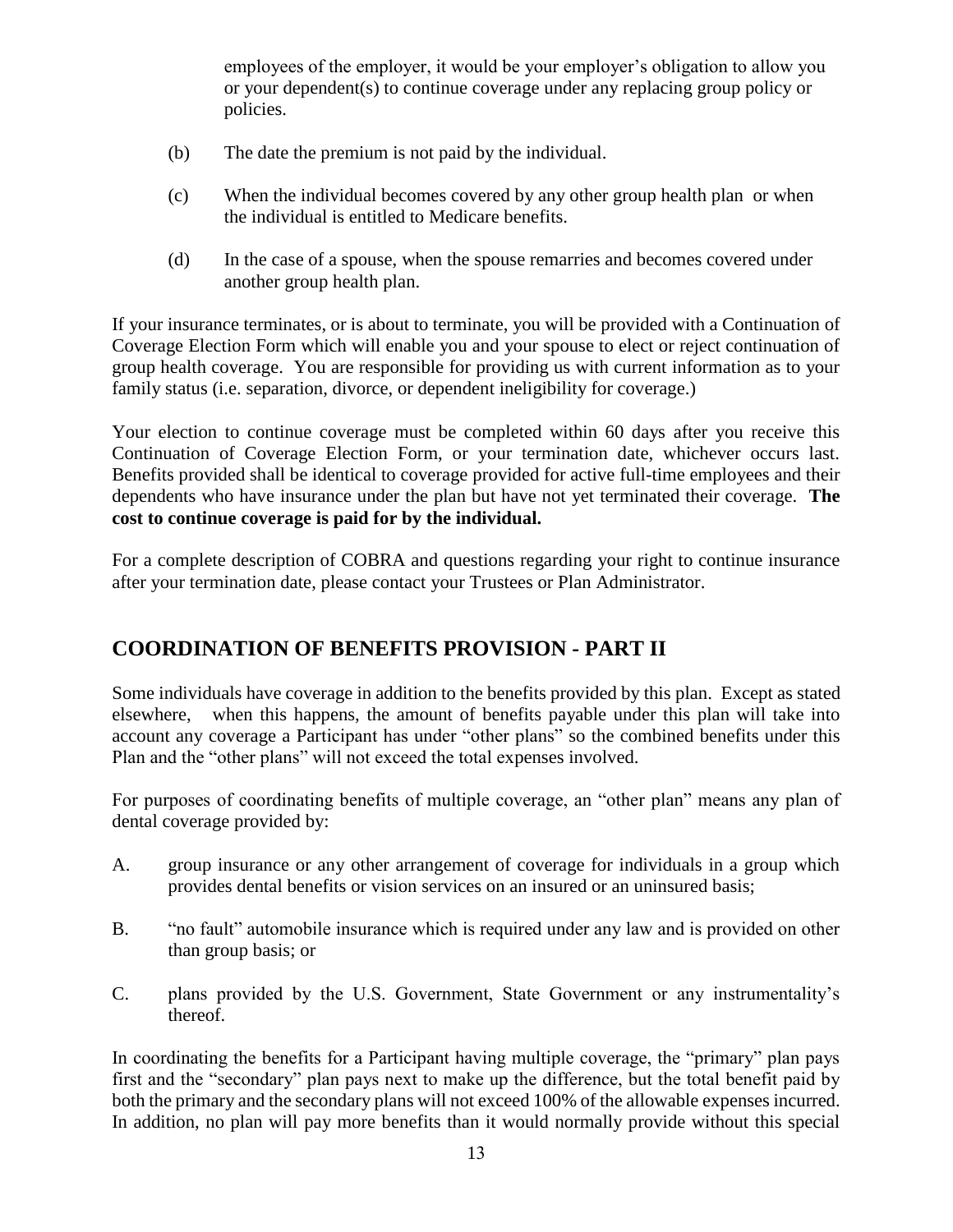coordinating provision. In determining which plan is primary and which plan is secondary, the following order will be used:

- A. A plan without a coordination of benefits provision will always be the primary plan; and
- B. If all plans have a coordination of benefits provision then:
	- (1) The plan covering the Participant as an Employee is primary;
	- (2) The plan covering the Participant as a Dependent Spouse is secondary.
	- (3) With respect to Dependent Children, the plan that covers a person as a dependent of an employee whose month and day of birth occur earlier in the calendar year will be considered primary.

#### **\*\*\*\* WHEN SUBMITTING CLAIMS FOR MEMBERS OF THE FAMILY WHO ARE PRIMARY THROUGH ANOTHER CARRIER AND SECONDARY TO THE PARTICIANT'S PLAN, A COPY OF THE PRIMARY PLAN'S PAYMENT MUST ACCOMPANY THE CLAIM**

## **APPEALS**

A. Dental and Vision Benefit Appeals

You and your eligible dependent may have the ability to grieve and/or appeal a denial of coverage. This process is administered by **AMERITAS**. Please note, what you can appeal and the time frame in which you must file your appeal varies. Please contact **AMERITAS** at 877-897-4328 to find out more information.

B. Other Benefit Appeals

Appeals of benefit denials other than dental and vision must be filed in writing with the Welfare Fund in a timely fashion. Please also include any documentation and/or proof supporting your appeal.

## **RIGHT OF RECOVERY**

- A. Whenever we have made payments for Covered Services in excess of the maximum amount of payment necessary at the time to satisfy the intent of this provision, irrespective of to whom paid, we have the right to recover the excess payment from one or more of the following: any person to or for whom such payments were made, any insurance companies or any other organization.
- B. You, personally and on behalf of your enrolled dependent will, upon request, execute and deliver such documents as may be required and to recover excess payments. Your failure to comply will result in a withdrawal of benefits already provided or a denial of benefits requested.

# **COMMON QUESTIONS**